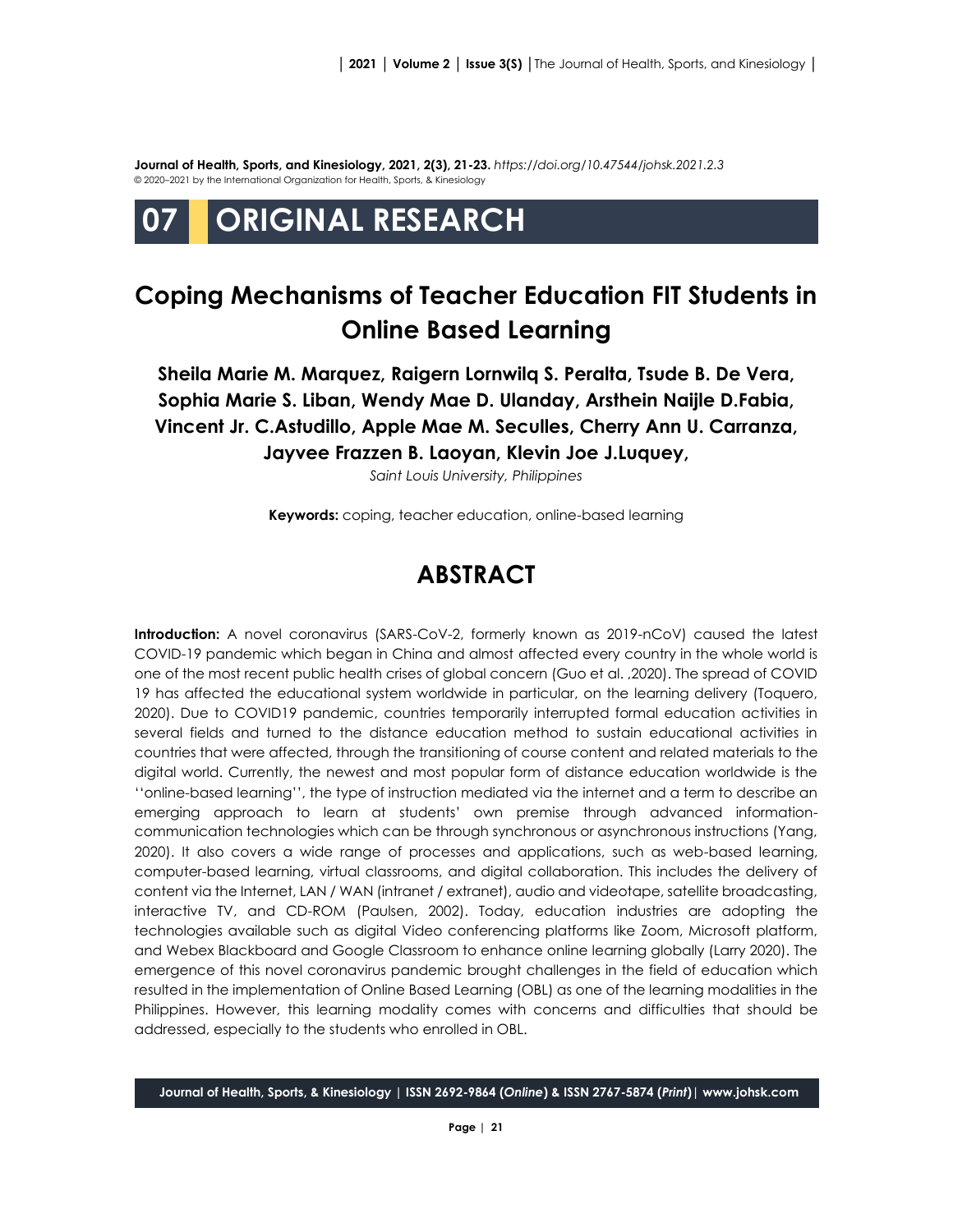**Purpose:** This research aims to explore the challenges encountered by Fundamental Integrative Training, particularly Physical Activity toward Health and Wellness- Outdoor and Adventure Activities (FIT-OA) course students at the School of Teacher Education, Saint Louis University, Baguio City, and their corresponding coping mechanisms in an Online Based Learning.

**Methods:** The FIT students who are currently enrolled in online based learning who are willing to participate were the participants of the study. For the administration of the interview, the participants would be informed in advance and guided accordingly. A qualitative phenomenological type of research was utilized in gathering and interpreting the data of the study since it aims to elucidate the meaning and structure as well as the essence of the lived experiences of a person, or a group of persons around a specific phenomenon. The experiences relating to this study were the ones that were thematized as the coping mechanisms of teacher education FIT students in online-based learning.

**Results:** After careful analysis of the data and audio recorded interviews from the six (6) participants, there were five (5) significant themes that emerged as challenges and another five (5) significant themes that emerged as coping mechanisms of FIT-OA students in online based learning. The themes for challenges were summarized as TEENS which stands for Technical Difficulties, Emotional and Mental Issues, Elaboration on lessons is lacking, non-conducive learning environment and Students Lack Discipline. On the other hand, the themes for coping mechanisms were summarized as STORM which stands for Students Fosters Resourcefulness, Time management, Optimistic Attitude, Rest, and Motivation. Results show that despite the challenges that FIT-OA students encountered in online based learning they overcome it with their coping mechanisms.

**Conclusion:** The result of the study can be a source of data and strategies by other students who are also having difficulties during online classes. Moreover, it can also be a guide for the teachers to sympathize and help improve their students' performance despite the difficulties. It can also be used to develop their teaching learning and evaluating strategies in enhancing effective learning process, skills, and attitudes to their students during the online learning.

## **Author Information**

#### **Sheila Marie M. Marquez,**

Professor, Department of Physical Education, Saint Louis University, Philippines. Email: [smmagat@slu.edu.ph](mailto:smmagat@slu.edu.ph)

**Raigern Lornwilq S. Peralta,** <https://orcid.org/0000-0003-3115-8751> Department of Physical Education, Saint Louis University, Philippines. **Email:** [raigernhunhan0794@gmail.com](mailto:raigernhunhan0794@gmail.com)

**Tsude B. De Vera,** <https://orcid.org/0000-0002-3124-4097> Department of Physical Education, Saint Louis University, Philippines. Email: [2190690@slu.edu.ph](mailto:2190690@slu.edu.ph)